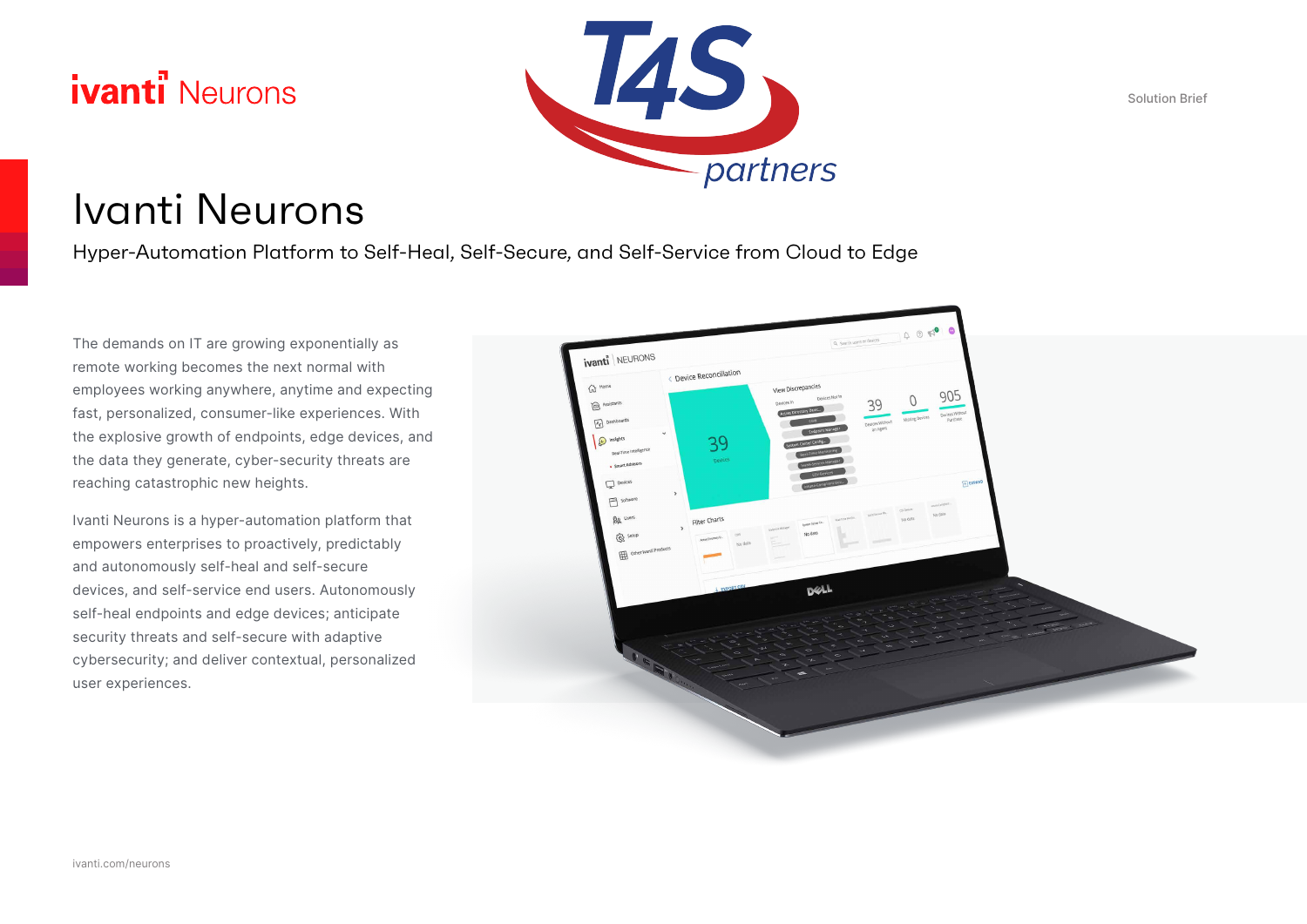# **Solutions in the Ivanti Neurons Platform**

With Ivanti Neurons, enterprises augment their IT teams with automation bots to detect and resolve issues and security vulnerabilities proactively, predictably, and autonomously.

### **Ivanti Neurons for Discovery**

Ivanti Neurons for Discovery delivers accurate and actionable asset information in minutes. This provides visibility in real-time using active and passive scanning and third-party connectors. These provide normalized hardware and software inventory data, software usage information and actionable insights to efficiently feed configuration management and asset management databases.

#### **Ivanti Neurons for Healing**

Ivanti Neurons for Healing offers an army of automation bots to proactively detect, diagnose, and auto-remediate configuration drift, performance, and security issues, and maintain compliance for endpoints. Automation of routine tasks paves the way to creating a truly self-healing environment, reducing time, costs, and improving the employee experience.

#### **Ivanti Neurons for Edge Intelligence**

Ivanti Neurons for Edge Intelligence gives IT the ability to query all edge devices using natural language processing (NLP) and get real-time intelligence across the enterprise in seconds. It provides quick operational awareness, real-time inventory, and security configurations across the edge leveraging sensor-based architecture.

#### **Ivanti Neurons for Patch Intelligence**

Ivanti Neurons for Patch Intelligence helps you achieve faster SLAs for your vulnerability remediation efforts via supervised and unsupervised machine learning algorithms. Easily research, prioritize, and receive better insights for your patch management program in one central location.

### **Our customers**

63%

Reduced unplanned outages by up to 63%

80%

Resolved up to 80% of endpoint issues before users reported them

30%

Discovered 30% more assets, improving security posture

50%

Reduced the number of vulnerable devices by up to 50%

88%

Decreased time to deploy security updates by up to 88%